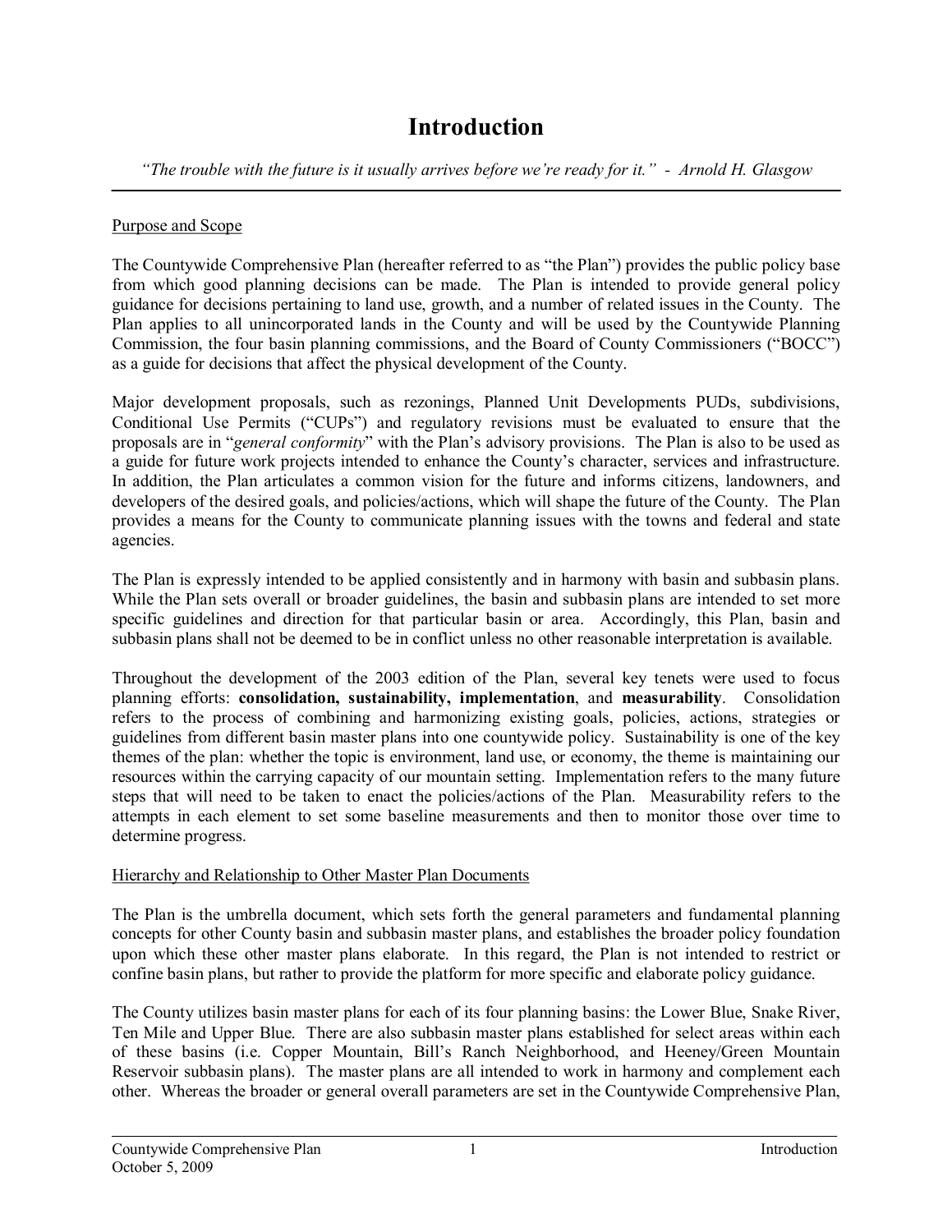basin and subbasin plans are relied upon for more specifics. Accordingly, no conflicts, direct or indirect, within such plans or between such plans, or the goals and policies therein, shall be considered to exist if there exists any reasonable interpretation that would allow allthe provisions of such plans at issue to remain in effect.



## **Summit County Master Plan Hierarchy and Interrelationship**

#### Application and Interpretation of Master Plans

The Review Authority (whether BOCC, planning commission or planning staff) has the right and authority to interpret and balance master plans. A Review Authority is entitled to deference in evaluating whether there has been "*general conformity*" and compliance with the County's master plans. In other words—it is up to the Review Authority to assign weight to particular policies in a master plan on a case bycase basis in light of the particular circumstances. Moreover, master plan goals and policies have a legislative basis in numerous types of development applications or reviews. The scope and application of the goals and policies is a matter left to the sound discretion of the Review Authority.

#### Amendments to the Plan

Conditions in a community change over time and the Plan needs to be a dynamic document that can be modified. Since adoption of the 2003 edition of the Plan, the Countywide Planning Commission has and will continue to monitor the Plan and identify potential changes necessary to improve its effectiveness. The planning commission will review the Plan on a regular basis as required by the Summit County Land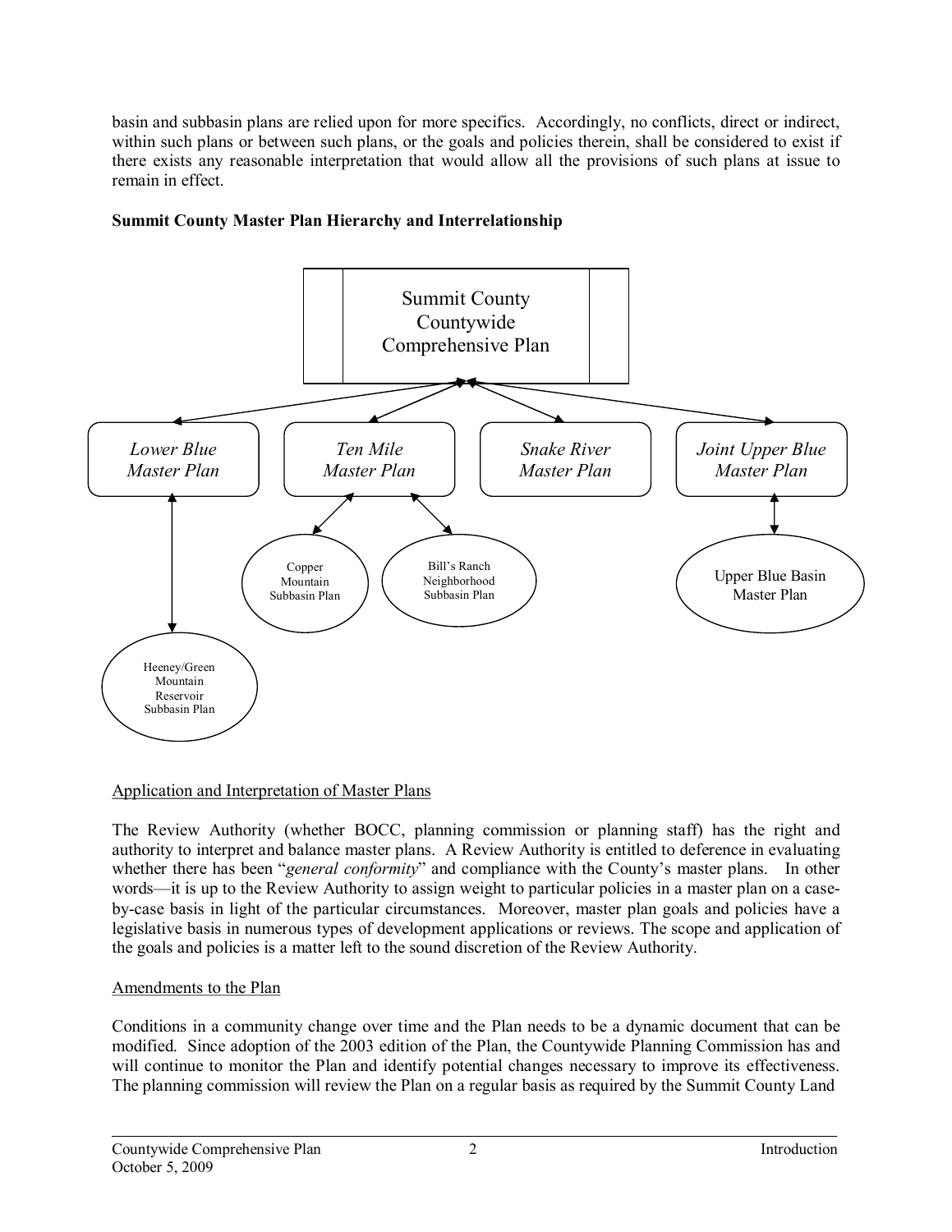Use And Development Code (at least once every five years).

Moreover, it is the goal of the Plan that future master planning efforts in the County continue to be developed with an emphasis on extensive public participation. The planning process should be structured so as to afford maximum opportunity for residents to effectively shape the future of their community. These public participation goals are articulated in the "Template for Future Master Plans".

### Legislative Foundation

Enabling legislation in Colorado gives local communities the authority to plan their future. State statutes make the master plan the cornerstone for planning, while providing local government with several legally enforceable tools to assist in achieving the spirit of the plan. State law cites the general purpose of a master plan as "guiding and accomplishing a coordinated, adjusted and harmonious development of the county or region", CRS §30-28-107, and further sets forth a broad set of appropriate considerations in the effort to direct the physical development of unincorporated territory in the County (Colorado Revised Statutes 30-28-106). Because this is the Countywide Comprehensive Plan, the Countywide Planning Commission is responsible for adoption of the Plan. The County has chosen to address issues in ten topic areas, corresponding to the Plan's ten elements.

#### Mandatory/Advisory Plan Provisions

The BOCC, by action taken in Resolution  $#04-06$ , has determined that all policies/actions in this Plan are advisory. Currently no County master plan contains mandatory provisions. However, what is required is consideration of master plan goals and policies. The Summit County Land Use and Development Code makes *"general conformance*" with the provisions of master plans binding. The Review Authority has the authority to consider, and even require, compliance with master plans in applicable applications (i.e. zoning, rezonings, PUDs, subdivisions, CUPs, and regulatory revisions).

#### Organization of the Plan

In addition to this Introduction section, a Countywide Vision Statement, Template for Future Master Plans, and Definitions sections are provided. The heart of the Plan is the ten elements, addressing different subject areas that are key issues in the County. These elements include:

- Land Use
- Environment
- · Transportation
- · Housing
- · Community and Public Facilities
- · Design and Visual Resources
- · Historic and Cultural Resources
- · Open Space
- Recreation and Trails
- Economic Sustainability

Each Plan element includes the following sections:

- 1. **Introduction/Background** section, which introduces the element, provides relevant data on issues or background information related to the element, and discusses other pertinent issues.
- 2. **Goals and Policies/Actions** section, which sets forth the policy base upon which future actions and planning decisions will be based. This is the key section of each Plan element,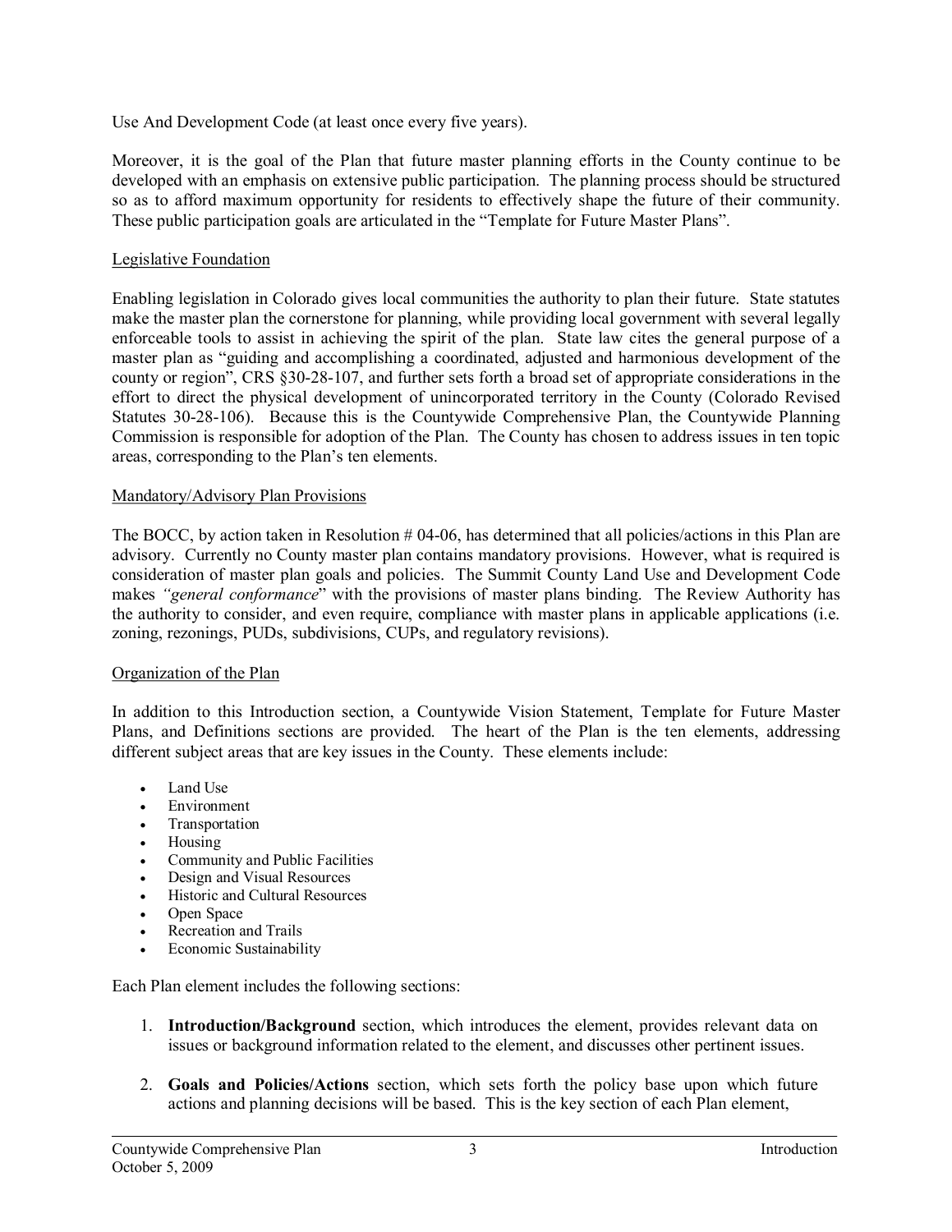establishing the County's policy direction.

- 3. **Sustainability Measures** section, which outlines measurements to take in the future to gauge progress on a particular issue.
- 4. **Implementation Strategies**, which identifies different action steps recommended to be taken to implement the element policies and the priorities for undertaking those action steps.

## Regional and Intergovernmental Coordination

Numerous municipalities, agencies, and other entities (e.g., utility districts) are responsible for the management of land use activities in the County. It is recognized that Summit County Government cannot bring the goals and policies of this Plan to fruition without the cooperation of these numerous other entities. Thus, many of the policies/actions and implementation strategies of the Plan emphasize coordination with these entities. For example, coordination with the towns is essential if land use is intended to be consistently planned near the County/Town borders. Likewise, many environmental issues in the County are ultimately affected by policies of agencies such as the state Division of Wildlife and the Colorado Department of Transportation.

The White River National Forest occupies over 80 percent of the total land area in the County. As such, the U.S. Forest Service, as the manager of these lands, plays a significant role in shaping the future of our County. Collaborative planning efforts with the Forest Service are encouraged in the Plan as a means of providing consistency across the County landscape.

| <b>Table 1. Summit County Land Ownership</b> |                          |  |  |
|----------------------------------------------|--------------------------|--|--|
| <b>Property</b>                              | <b>Approximate Acres</b> |  |  |
| White River National Forest                  | 313,977                  |  |  |
| Other Private and Public Lands               | 82,265                   |  |  |
| <b>Total Lands</b>                           | 396,245                  |  |  |

Source: Summit County GIS Department, 2009.

#### The Geographic Setting

Summit County is located among the high peaks of the Colorado Rockies, just on the west side of the Continental Divide. Elevations range from a high point of 14,270 feet at the summit of Grays Peak to just over 7,500 feet at the northern end of the County where the Blue River enters Grand County. The County's topography is made up of broad mountain valleys flanked by high peaks. Several mountain ranges converge in the County, including portions of the Gore Range, the Tenmile Range, and the Front Range. Two large reservoirs, Dillon and Green Mountain, are located in the central and northern portions of the County, respectively. These reservoirs impound the Blue River, the County's primary river artery, which intersects with the Colorado River about 15 miles north of the County border. Two large tributaries, the Snake River and Tenmile Creek, also enter Dillon Reservoir.

The County is relatively small in geographic terms, occupying a total land area of approximately 396,000 acres (about 619 square miles). Vegetation found in the County is based primarily on elevation. The lowest elevation areas in the Lower Blue Basin are composed primarily of sage meadows. At around 9,000 feet and above coniferous forest predominates. Timberline is located at approximately 11,500 feet, with areas above that elevation comprised of snow, rock, and alpine tundra.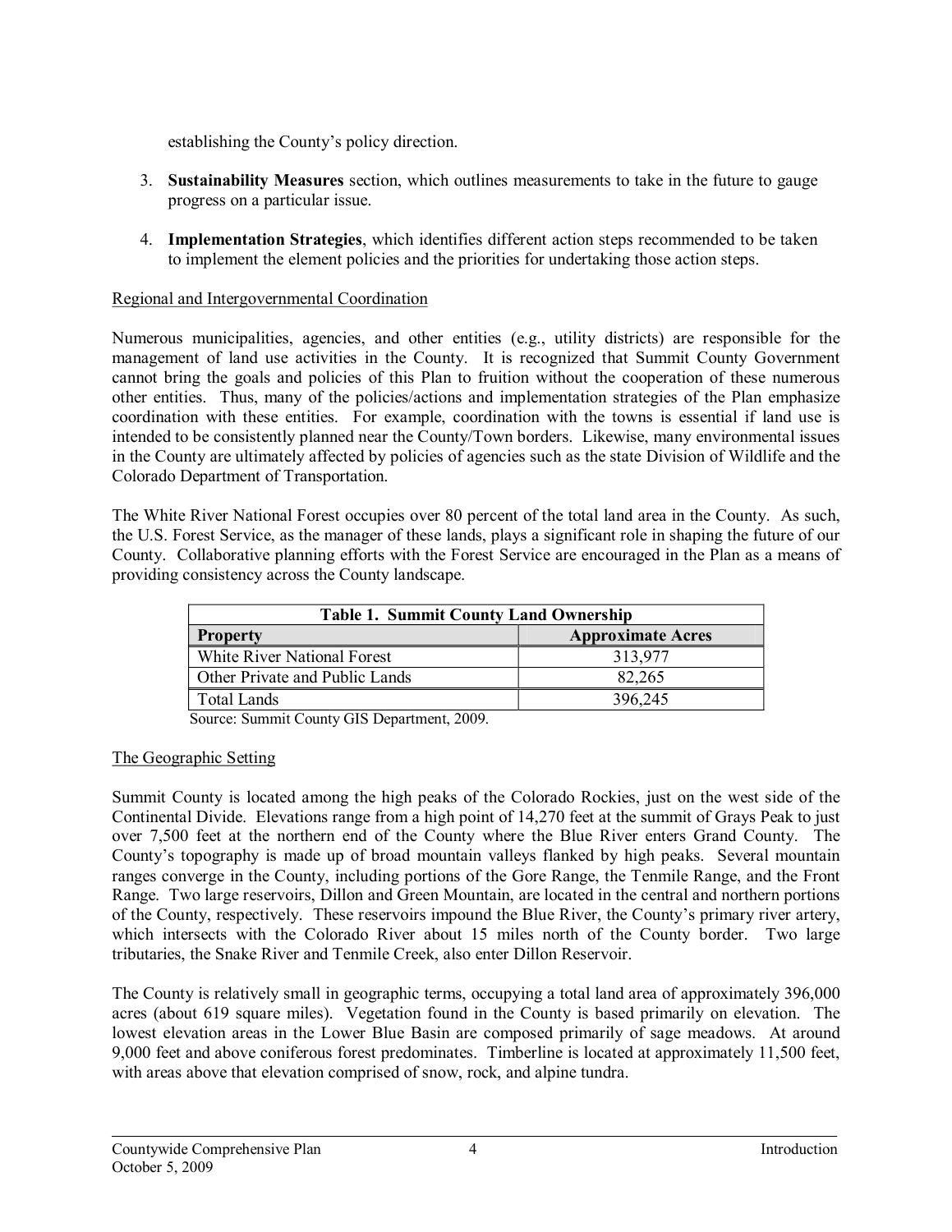The County is centrally located in Colorado, being only an hour's drive from the Denver metropolitan area. I-70, the state's main east-west transportation corridor, bisects the County, and enhances the proximity of the County to Denver/Front Range communities. This proximity to a large metropolitan area has contributed greatly to the County's popularity as a mountain recreational area.

The County was not settled until 1859, when gold was discovered in the Breckenridge area. For the next century, development and growth ebbed and flowed with the bust and boom cycles of the mining industry. By the 1960s, however, ski areas started to draw a new wealth to the County in the form of tourism. Tourism and the accompanying second home industry continue to be the main economic forces in the County today. A more detailed description of the County's history can be found in the Historic and Cultural Resources Element.

#### Demographics/Population

As of July 2009, the County's year-round population was approximately 29,000 residents. This is a 24% increase in fulltime residents or roughly 2.7% growth in permanent population per year since 2000. The population estimates are based on a methodology using: Certificate of Occupancy (CO) permits issues by the County and towns, vacancy rates, population per household, and forecasting methods utilized by the Colorado Division of Local Government State Demography Office ("State Demographer").

| <b>Table 2. Summit County Permanent Resident Population Estimates</b> |       |       |        |          |        |        |          |          |
|-----------------------------------------------------------------------|-------|-------|--------|----------|--------|--------|----------|----------|
| Area                                                                  | 1970  | 1980  | 1990   | $2000^1$ | 2002   | 2004   | $2007^2$ | $2009^3$ |
| <b>Incorporated Areas</b>                                             |       |       |        |          |        |        |          |          |
| <b>Breckenridge</b>                                                   | 548   | 818   | 1,285  | 2,408    | 3,123  | 3,299  | 3,560    | 3,724    |
| <b>Blue River</b>                                                     | 8     | 230   | 440    | 685      | 711    | 744    | 764      | 764      |
| Dillon                                                                | 182   | 337   | 553    | 802      | 806    | 820    | 831      | 861      |
| Frisco                                                                | 471   | 1,221 | 1,601  | 2,443    | 2,630  | 2,700  | 2,798    | 2,837    |
| Montezuma                                                             |       |       | 60     | 42       | 43     | 46     | 50       | 54       |
| Silverthorne                                                          | 400   | 989   | 1,768  | 3,196    | 3,637  | 3,810  | 4,097    | 4,267    |
| <b>Subtotal</b>                                                       | 1.609 | 3,595 | 5,707  | 9,576    | 10,950 | 11.419 | 12,100   | 12,507   |
|                                                                       |       |       |        |          |        |        |          |          |
| Unincorporated                                                        |       |       |        |          |        |        |          |          |
| Areas                                                                 |       |       |        |          |        |        |          |          |
| Lower Blue Basin                                                      |       |       | 2,533  | 4,592    | 5,037  | 5,105  | 5,272    | 5,323    |
| <b>Snake River Basin</b>                                              |       |       | 1,765  | 4,187    | 4,949  | 4,976  | 5,132    | 5,205    |
| Ten Mile Basin                                                        |       |       | 532    | 837      | 1,081  | 1,156  | 1,153    | 1,212    |
| <b>Upper Blue Basin</b>                                               |       |       | 2,344  | 4,356    | 4,873  | 4,816  | 4,954    | 5,033    |
| <b>Subtotal</b>                                                       | 1,056 | 5,253 | 7,174  | 13,972   | 15,940 | 16,053 | 16,511   | 16,773   |
| <b>Total Summit</b><br><b>County</b>                                  | 2,665 | 8,848 | 12,881 | 23,548   | 26,890 | 27,472 | 28,611   | 29,280   |

Source: US Census Bureau, State Demographer, and Summit County Planning Department.

- <sup>1</sup> The 1970 2000 population numbers are based on U.S. Census data.<br><sup>2</sup> The 2002 2007 populations reflect estimates prepared by the State Demographer.
- <sup>3</sup> The 2009 population estimate was prepared by the Summit County Planning Department. The methodology uses the State Demographer's July 2007 estimates as a base or starting point, and then estimates population growth from July 2007 – June 2009 using: CO permits issued by the County and towns, vacancy rates, population per household estimates and forecasting methods utilized by the State Demographer. The 2009 population estimate incorporates all COs issued through July 1, 2009.

As displayed in the above table, approximately 57% of the permanent residents in the County live in unincorporated areas (properties located outside of town boundaries). With the reputation as a national and international center for winter sports and outdoor recreation, peak seasonal population may swell to nearly 160,000 people during peak periods (i.e. Christmas or March). In 2003, monthly average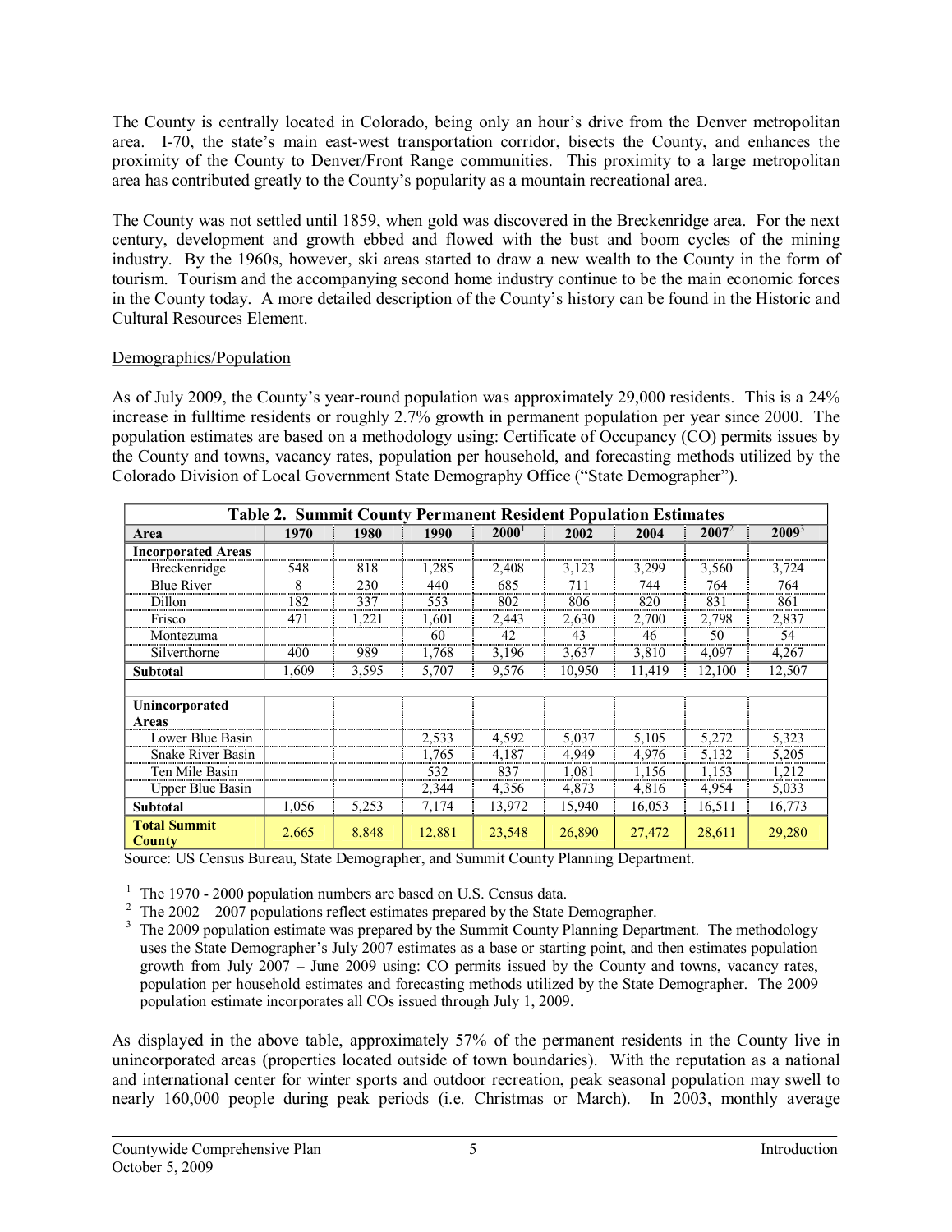population fluctuation indexes indicated that March has the highest seasonal population, with 147.4% of average occupation; and May has the lowest with 54.1% of average.

*Permanent Resident Population Growth – History, Trends & Projections*

## 1970 – Present

From 1970 – 1980 the County was considered to be the fastest growing county in the country with a 232 percent increase in permanent resident population. The following decade, from 1980 – 1990, the County experienced slower growth, as the increase was 45.6 percent. Between 1990 and 2000 the population nearly doubled, growing from approximately 12,881 to 23,548 residents, an increase of 82.8 percent. This ranked the County again as one of the fastest growing counties in the State of Colorado and the country, as it grew almost three times as fast as the state average and eight times faster than the national average.

From 2000 to 2009, the County added approximately 5,732 permanent residents, which represents a growth rate of approximately 24.3 percent, or 2.7 percent growth per year. In comparison, annual growth rates from 1990 through 2000 were higher, averaging approximately 7.2 percent per year. Nevertheless, from 2000 – 2006, the State Demographer's estimates show that the County was again ranked among the top ten fastest growing counties in the State (#8). Moreover, from 2001 – 2002, the State Demographer's estimates indicate that the County was ranked the fastest growing county in the state (in terms of percent change), with the permanent resident population growing 10.1 percent in one year.

| Table 3. Summit County – Permanent Resident Population Growth |                       |                                      |                                          |  |  |
|---------------------------------------------------------------|-----------------------|--------------------------------------|------------------------------------------|--|--|
| <b>Time Frame/Years</b>                                       | <b>Percent Change</b> | <b>New Residents</b><br><b>Added</b> | <b>Estimated</b><br>Ending<br>Population |  |  |
| $1970 - 1980$                                                 | 232%                  | 6,183                                | 8.848                                    |  |  |
| $1980 - 1990$                                                 | $45.6\%$              | 4,033                                | 12.881                                   |  |  |
| $1990 - 2000$                                                 | 82.8%                 | 10,667                               | 23,548                                   |  |  |
| $2000 - 2009$                                                 | 24 3%                 | 5 732                                |                                          |  |  |

Source: U.S. Census Bureau, State Demographer and Summit County Planning Department, 2009.

#### 2010 Population Projections and Beyond

Looking forward 15 - 20 years, it is certain that some amount of population growth is inevitable. Per Jonathan Schechter, Executive Director of the Charture Institute, Summit County and similar resort communities (including Eagle, Pitkin, Routt, and San Miguel counties) are growing and continue to change more rapidly than the nation as a whole. As noted by Schechter, factors enabling more and more people to move to resort based communities include:

- · Improved technology, and the increased ability for telecommuting.
- Broader, more diverse economic considerations (e.g. personal income generated from more diverse sources including a growing percentage from investments).
- · Changes in transportation (i.e. the increased ease of air travel and freight).
- America's values and customs, which are becoming increasingly aligned with what resort communities have to offer (e.g., healthy environment, abundant recreational opportunities).

Although a certain amount of growth is inevitable, the difficult questions to answer are "How much growth will occur?" and "How quickly will it occur?" Projecting the County's permanent resident population into the future is a challenging endeavor, which can be described as both an art and a science.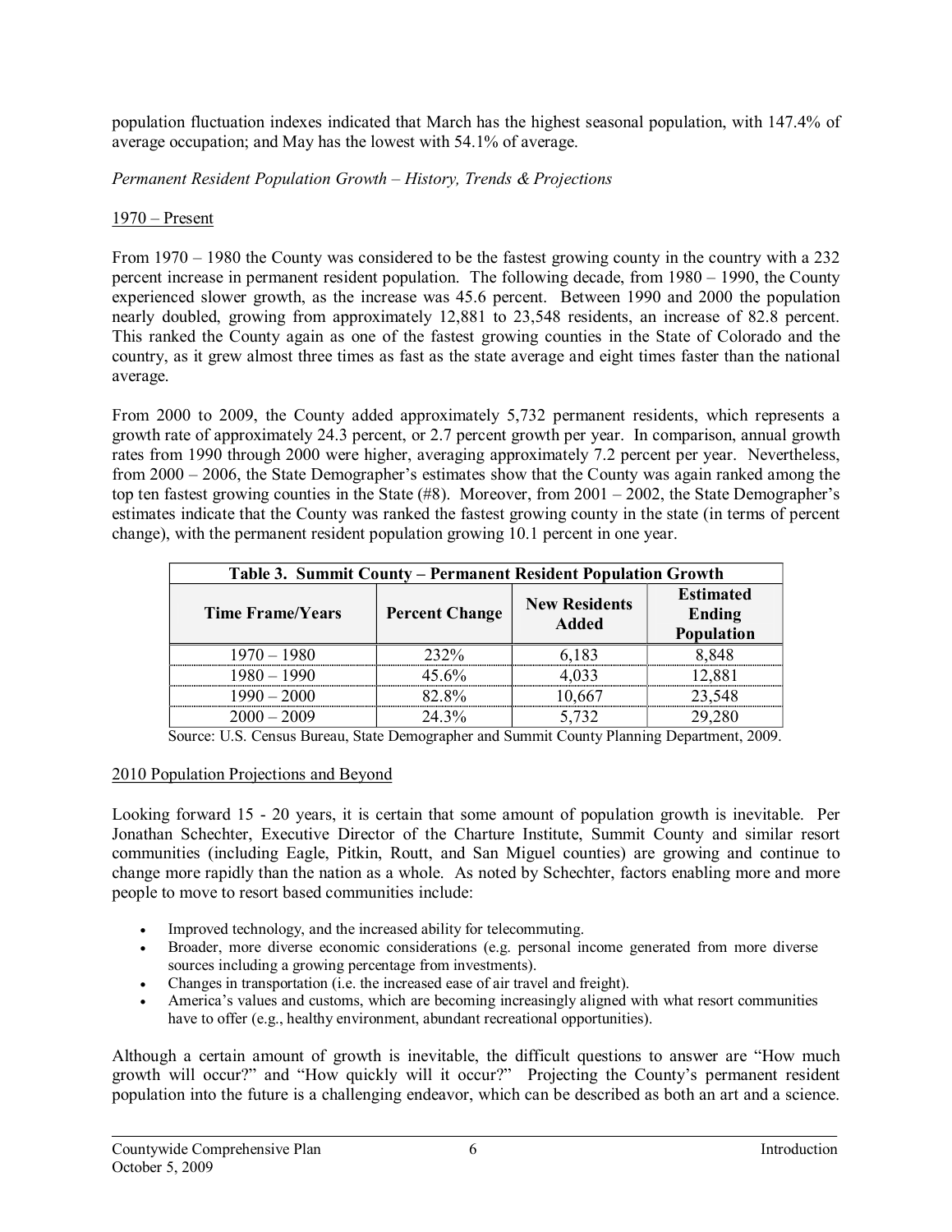Population projections are approximations determined based on the best information available at the time, and can be easily affected by factors that are constantly fluctuating. Examples of factors that contribute to the variability of population projections, include:

- The assumptions that are used change (i.e. estimated occupancy rates, estimated number of persons per household, etc.).
- The transient nature of the County's permanent resident population.
- The large number of second homes/investment properties in the County.
- The implications of aging baby boomers potentially converting their second homes into permanent residences.

According to population projections prepared by the State Demographer, the growth rates experienced during the 1970s, 80s and 90s are not expected to continue. Per the State Demographer's projections for population growth from 2000 to 2010, the County's population is expected to grow 33.8% (7,389 residents). As shown in the table above, it is estimated that approximately 5,732 new residents have been added to the County's population from 2000 – 2009. If this growth rate (approximately 637 people per year) continues over the next year, it appears that the County's population in 2010 will be lower than projected (approximately 1,020 fewer people). Looking to the year 2025, the State Demographer projects that the County's permanent resident population will grow by 92.0 percent (21,877 residents) between 2000 and 2025, with an average annual growth rate of approximately 2.9 percent per year.

| Table 4. Summit County – Projected Permanent Resident Population Growth <sup>1</sup> |                       |                               |                                       |  |  |
|--------------------------------------------------------------------------------------|-----------------------|-------------------------------|---------------------------------------|--|--|
| <b>Time Frame/Years</b>                                                              | <b>Percent Change</b> | <b>New Residents</b><br>Added | <b>Projected Ending</b><br>Population |  |  |
| $2000 - 2010$                                                                        | 31.4%                 | 7,389                         | 30,937                                |  |  |
| $2010 - 2015$                                                                        | 14.9%                 | 4,602                         | 35,539                                |  |  |
| $2015 - 2020$                                                                        | $14.3\%$              | 5,081                         | 40,620                                |  |  |
| $2020 - 2025$                                                                        | 12.8%                 | 5.217                         | 45,837                                |  |  |

Source: U.S. Census Bureau and State Demographer.

 $<sup>1</sup>$  As mentioned, these projections could be overestimated.</sup>

In the later half of 2008, the County, along with the rest of the country, began to experience the worst economic downturn since the Great Depression. The effects of the downturn to the permanent population, economy and community are unclear, but could be more measurable in next update to the Countywide Comprehensive Plan

## *Basic Characteristics of Summit County's Permanent Resident Population*

According to the 2000 U.S. Census, the County's permanent resident population is young, with a median age of 30.8 years, compared to the state median age of 32.5 years. The 2000 Census data also showed that about 45% of the County's permanent residents are between the ages of 25 to 44. The State Demographer projects that the County's median age will increase to 37.5 in 2010 and 42.9 in 2020, indicative of an aging population.

An increase in ethnic diversity in the entire region is also evident in the 2000 Census data. The change in total nonwhite population in the County (Hispanic or Latino) increased 9.8% during the last decade  $(1990 - 2000)$ . Between 1990 and 2000 Hispanics (any race) increased 613.9%, or 1,983 residents. Nearly 50% of Hispanics ranged from ages 20 to 34. Ethnic diversification of the permanent resident population is expected to continue, which will influence the demographic makeup of the County.